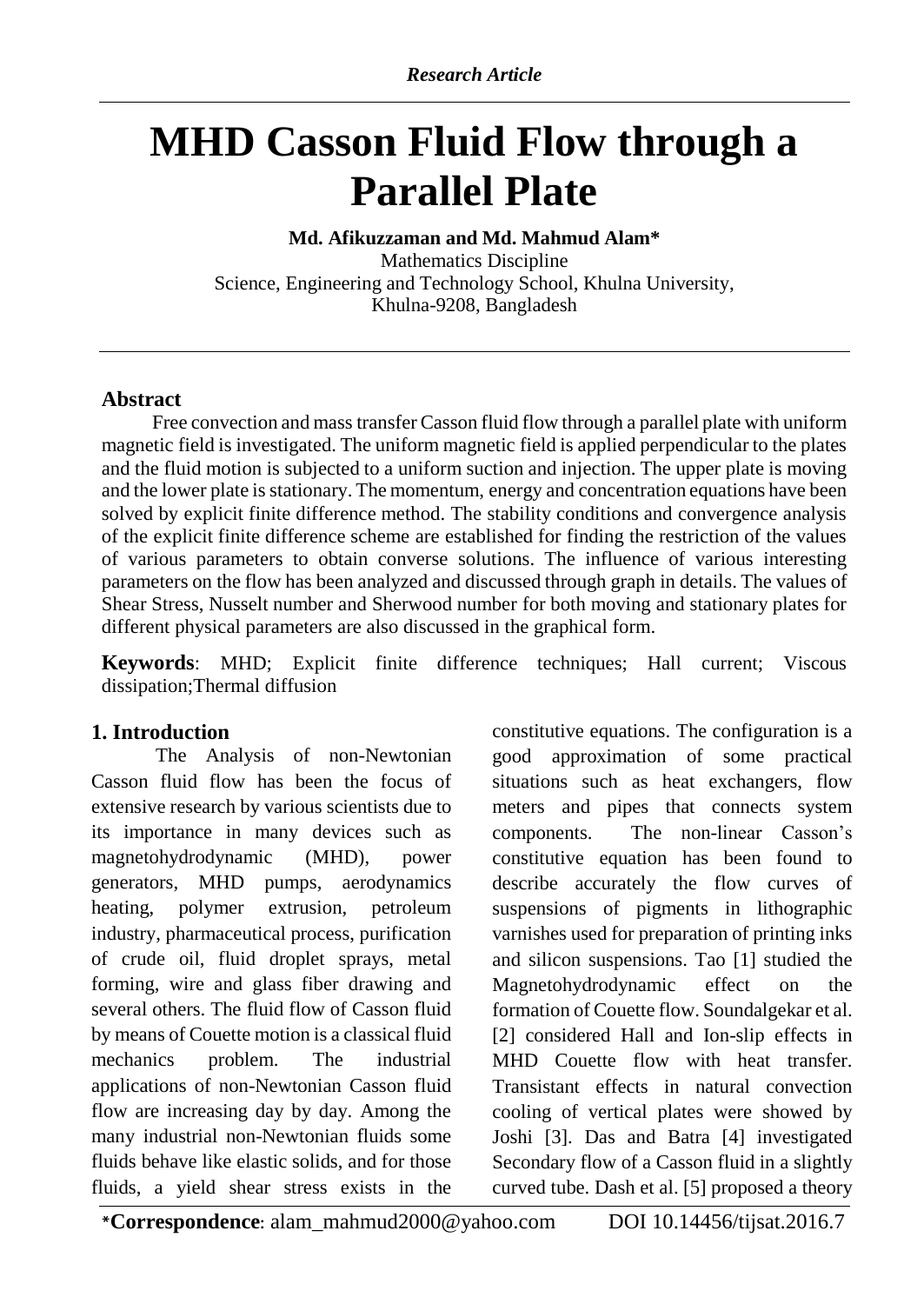on hydromagnetic flow between two horizontal porous plates into account with finite difference analysis. Attia and Ahmed [6] analyzed Hydrodynamic impulsive Lid driven flow and heat transfer of a Casson fluid. Such type of flow can be used in Civil engineering point of view. For bridge construction, the flow between two piers can be measured. Attia [7] gave the effect of variable properties on the unsteady Couette flow with heat transfer considering the hall effect which is very much related to Casson fluid. Haque and Alam [8] derived MHD heat and mass transfer flow of micropolar fluid. Krisnendu Bhattacharyya [9] showed MHD stagnation point flow of Casson fluid and heat transfer over a stretching sheet with thermal radiation. Kabir and Alam [10] investigated Unsteady Casson fluid flow through a parallel plate with hall current, joule heating and viscous dissipation.

Hence our aim is to extend the work of Kabir and Alam [10] in the case of mass transfer. The system is considered as such that the upper plate is moving with a uniform velocity while the lower plate is fixed. A constant pressure gradient act on the flow and uniform magnetic field is applied perpendicular to the plates. The proposed model has been transformed into nonlinear coupled partial differential equations by usual transformations. The governing momentum, energy and concentration equations are solved numerically in case of one dimension flow and explicit finite difference method has been used to calculate the results and convergence analysis. Finally, the values of Shear Stress, Nusselt number and Sherwood number for both moving and stationary plates for different physical parameters are illustrated in the form of graphs.

#### **2. Mathematical Formulations**

The fluid is assumed viscous, laminar and incompressible flows between two infinite horizontal plates located at  $y = \pm h$ planes and extended from  $x = -\infty$  to  $\infty$  and from  $z = -\infty$  to  $\infty$ . The lower plate is stationary while the upper plate moves with a uniform velocity  $U<sub>o</sub>$ . The upper and lower plates are kept at two constants temperature  $T_2$  and  $T_1$  respectively with  $T_2 > T_1$  and concentration  $C_2$  and  $C_1$  with  $C_2 > C_1$ . The fluid is acted





upon by an exponentially decaying pressure gradient –  $\frac{op}{\sim}$ *x* д.  $-\frac{\partial p}{\partial \rho}$  in the *X* direction and a uniform suction from above and injection from below which are applied at  $t = 0$ . A uniform magnetic field is applied in the

positive *y* -direction and is assumed undistributed as the induced magnetic field is neglected by assuming a very small magnetic Reynolds number. The Hall effects are taken into consideration and consequently a *z*component for the velocity is expected to arise. The uniform suction implies that the *y*component of the velocity  $v<sub>o</sub>$  is constant. Thus the fluid velocity vector is given by;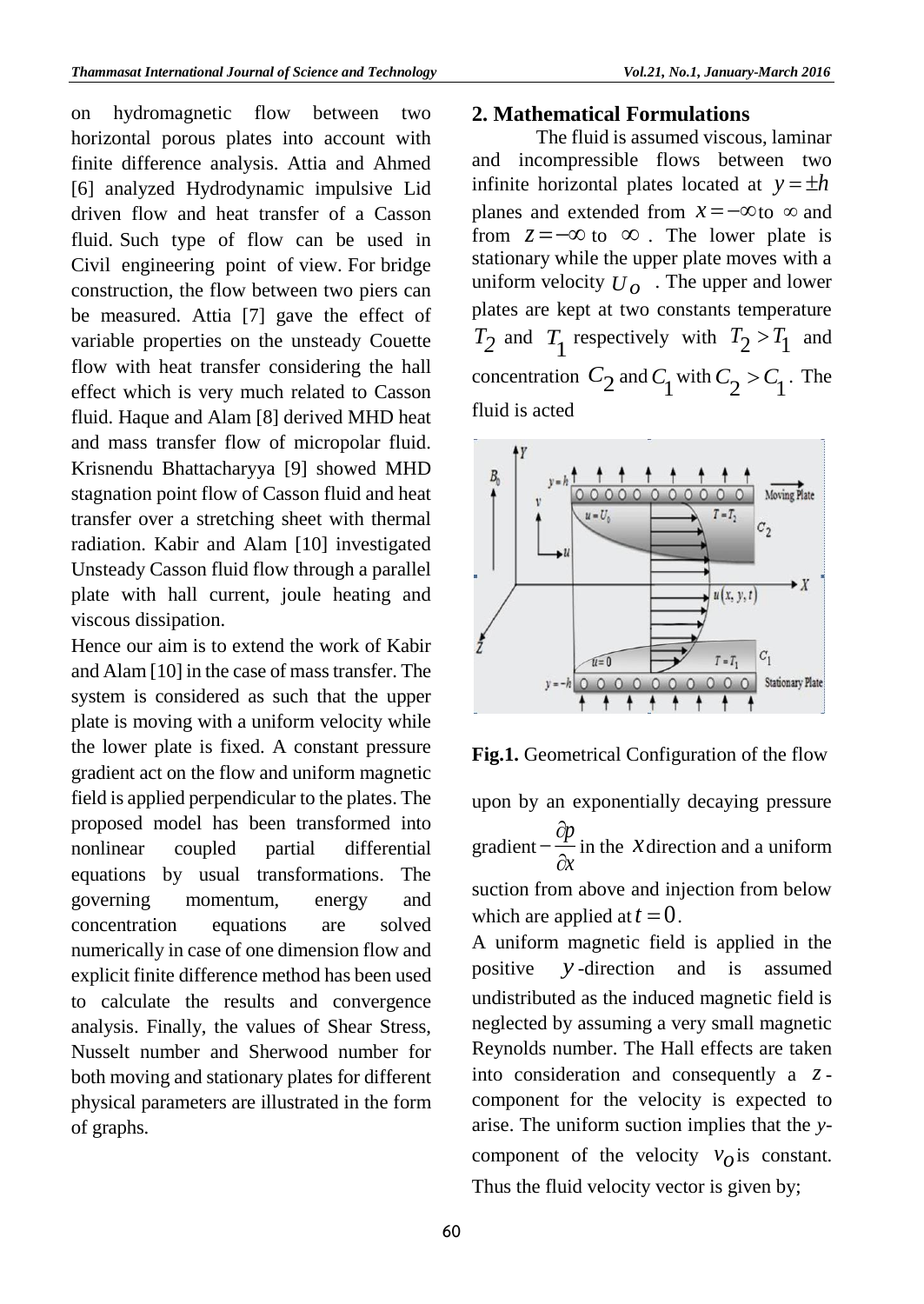*2*

By using generalized Ohm's law, the MHD free convection and mass transfer fluid flows are governed by the following equations.

Continuity equation:  $\frac{\partial v}{\partial y} = 0$ д *y v* (1) which gives  $v = -v_o$  (constant)

Momentum equations in  $x$  and  $z$  axis:

$$
\frac{\partial u}{\partial t} - v_o \frac{\partial u}{\partial y} = -\frac{1}{\rho} \frac{\partial p}{\partial x} + g\beta (T - T_1) + g\beta^* (C - C_1)
$$

$$
v = u\hat{i} + v_o \hat{j} + w\hat{k}
$$
  
By using generalized Ohm's law, the MHD  
free convection and mass transfer fluid flows  
are governed by the following equations.  
Continuity equation:  $\frac{\partial v}{\partial y} = 0$  (1)  
which gives  $v = -v_o$  (constant)  
Momentum equations in X and Z axis:  
 $\frac{\partial u}{\partial t} - v_o \frac{\partial u}{\partial y} = -\frac{1}{\rho} \frac{\partial p}{\partial x} + g\beta (T - T_1) + g\beta^* (C - C_1)$   
 $+ \frac{1}{\rho} \frac{\partial}{\partial y} \left( \mu \frac{\partial u}{\partial y} \right) - \frac{\sigma B_0^2}{\rho (1 + m^2)} (u + m w) - \frac{v}{k} u$  (2)  
 $\frac{\partial w}{\partial t} - v_o \frac{\partial w}{\partial y} = \frac{1}{\rho} \frac{\partial}{\partial y} \left( \mu \frac{\partial w}{\partial y} \right) - \frac{\sigma B_0^2}{\rho (1 + m^2)}$   
 $(w - mu) - \frac{v}{k} w$  (3)  
Energy equation:  
 $\rho C_p \frac{\partial T}{\partial t} - \rho C_p v_o \frac{\partial T}{\partial y} = k \frac{\partial^2 T}{\partial y^2}$   
 $+ \mu \left( \left( \frac{\partial u}{\partial y} \right)^2 + \left( \frac{\partial w}{\partial y} \right)^2 \right) + \frac{\sigma B_0^2}{1 + m^2} (u^2 + w^2)$  (4)  
Concentration equation:  
 $\frac{\partial C}{\partial t} - v_o \frac{\partial C}{\partial y} = D_m \frac{\partial^2 C}{\partial y^2} + \frac{D_m k_t}{T_m} \frac{\partial^2 T}{\partial y^2}$  (5)  
The corresponding initial and boundary  
conditions are;  
 $t = 0, u = 0, w = 0, T = T_1, C = C_1$   
, everywhere  
 $t \ge 0, u = 0, w = 0, T = T_1, C = C_2$  at  $y = -h$   
 $u = U_o, w = 0, T = T_2, C = C_2$  at  $y = h$   
The non-dimensional variables that have been  
used in the governing equations are; (61)

Energy equation:

$$
\rho C_p \frac{\partial T}{\partial t} - \rho C_p v_o \frac{\partial T}{\partial y} = k \frac{\partial^2 T}{\partial y^2} + \mu \left( \frac{\partial u}{\partial y} \right)^2 + \left( \frac{\partial w}{\partial y} \right)^2 + \frac{\partial B_o^2}{1 + m^2} (u^2 + w^2) \quad (4)
$$

Concentration equation:

$$
\frac{\partial C}{\partial t} - v_o \frac{\partial C}{\partial y} = D_m \frac{\partial^2 C}{\partial y^2} + \frac{D_m k_t}{T_m} \frac{\partial^2 T}{\partial y^2}
$$
 (5)

The corresponding initial and boundary conditions are;

$$
t = 0
$$
,  $u = 0$ ,  $w = 0$ ,  $T = T_1$ ,  $C = C_1$ 

,everywhere

$$
t \ge 0
$$
,  $u = 0$ ,  $w = 0$ ,  $T = T_1$ ,  $C = C_1$  at  
\n $y = -h$   
\n $u = U_0$ ,  $w = 0$ ,  $T = T_2$ ,  $C = C_2$  at  $y = h$ 

The non-dimensional variables that have been used in the governing equations are;

$$
\bar{x} = \frac{xU_O}{\nu}, \bar{y} = \frac{yU_O}{\nu}, \bar{t} = \frac{tU_O^2}{\nu}, \bar{u} = \frac{u}{U_O},
$$
\n
$$
\bar{w} = \frac{w}{U_O}, \bar{v} = \frac{v}{U_O}, \bar{p} = \frac{p}{\rho U_O^2}, \bar{C} = \frac{C - C_1}{C_2 - C_1},
$$
\n
$$
\theta = \frac{T - T_1}{T_2 - T_1}, \bar{\mu} = \frac{\mu}{K_C^2}
$$

Using these above dimensionless variable the following dimensionless equations have been obtained as;

$$
\frac{\partial u}{\partial t} - S \frac{\partial u}{\partial y} = -\alpha e^{-\alpha t} + \frac{\partial^2 u}{\partial y^2} + G_p \theta + G_m C
$$

$$
-\frac{M}{(1+m^2)} (u + mw) - \mu
$$
(6)

$$
\frac{\partial w}{\partial t} - S \frac{\partial w}{\partial y} = \frac{\partial^2 w}{\partial y^2} - \frac{M}{(1 + m^2)} (w - mu) - \gamma w
$$
\n(7)

$$
\frac{\partial \theta}{\partial t} - S \frac{\partial \theta}{\partial y} = \frac{1}{P_r} \frac{\partial^2 \theta}{\partial y^2} + \frac{E_c M}{(1 + m^2)} (u^2 + w^2) \n+ E_c \left[ \left( \frac{\partial u}{\partial y} \right)^2 + \left( \frac{\partial w}{\partial y} \right)^2 \right] \tag{8}
$$

$$
\frac{\partial C}{\partial t} - S \frac{\partial C}{\partial y} = \frac{1}{S_C} \frac{\partial^2 C}{\partial y^2} + S_r \frac{\partial^2 \theta}{\partial y^2}
$$
(9)

where  $\alpha$  is the constant pressure gradient  $\frac{d^2F}{dx^2}$ *dp* and *d* is the decaying parameter.

The corresponding initial and boundary conditions are;

$$
t=0
$$
,  $u=0$ ,  $w=0$ ,  $T=0$ ,  $C=0$ , everywhere  
\n $t \ge 0$ ,  $u=0$ ,  $w=0$ ,  $T=0$ ,  $C=0$  at  $y=-1$   
\n $u=1$ ,  $w=0$ ,  $T=1$ ,  $C=1$  at  $y=1$ 

The non-dimensional quantities are;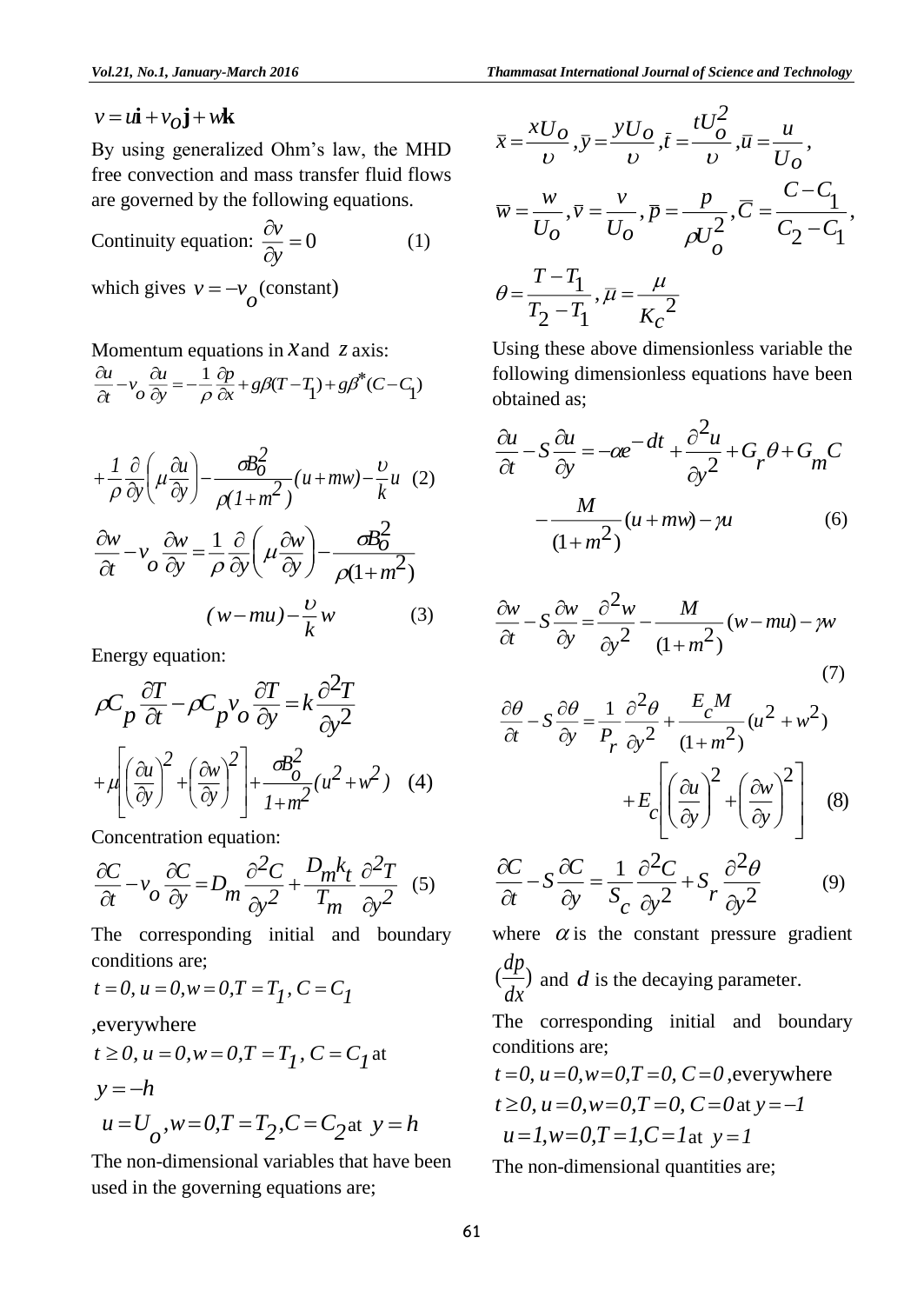

$$
\tau_{w1} = \left[ \left[ \left( \left( \frac{\partial u}{\partial y} \right)^2 + \left( \frac{\partial w}{\partial y} \right)^2 \right)^{\frac{1}{4}} + \frac{\tau_D^{1/2}}{\left( \left( \frac{\partial u}{\partial y} \right)^2 + \left( \frac{\partial w}{\partial y} \right)^2 \right)^{\frac{1}{4}}} \right] \right]_{y=-1}
$$

The dimensionless Shear stress for stationary wall is given by;

$$
\tau_{w2} = \left[ \left[ \left( \left( \frac{\partial u}{\partial y} \right)^2 + \left( \frac{\partial w}{\partial y} \right)^2 \right)^{\frac{1}{4}} + \frac{\tau_D^{1/2}}{\left( \left( \frac{\partial u}{\partial y} \right)^2 + \left( \frac{\partial w}{\partial y} \right)^2 \right)^{\frac{1}{4}}} \right] \right]_{y=1}
$$

From the temperature field, the effects of various parameters on Nusselt number have been described. The dimensionless Nusselt number at the moving and stationary wall respectively is given by;

$$
Nu_{1} = \frac{\left(2\frac{\partial T}{\partial y}\right)_{y=1}}{T_{m}-1}, Nu_{2} = \frac{\left(2\frac{\partial T}{\partial y}\right)_{y=-1}}{-T_{m}}
$$

The dimensionless Sherwood numbers at the moving wall is given by;

$$
Cu_I = \frac{\left(2\frac{\partial C}{\partial y}\right)_{y=I}}{C_m - I},
$$

The dimensionless Sherwood numbers at the stationary wall is given by;

$$
Cu_2 = \frac{\left(2\frac{\partial C}{\partial y}\right)_{y=-1}}{-C_m}
$$

where  $T_m$  and  $C_m$  are the dimensionless mean fluid temperature and dimensionless mean

fluid concentration respectively and are defined as

$$
T_m = \frac{2\int_{-l}^{l} uTdy}{\int_{-l}^{l} udy}
$$
 and 
$$
C_m = \frac{2\int_{-l}^{l} uCdy}{\int_{-l}^{l} udy}
$$

respectively.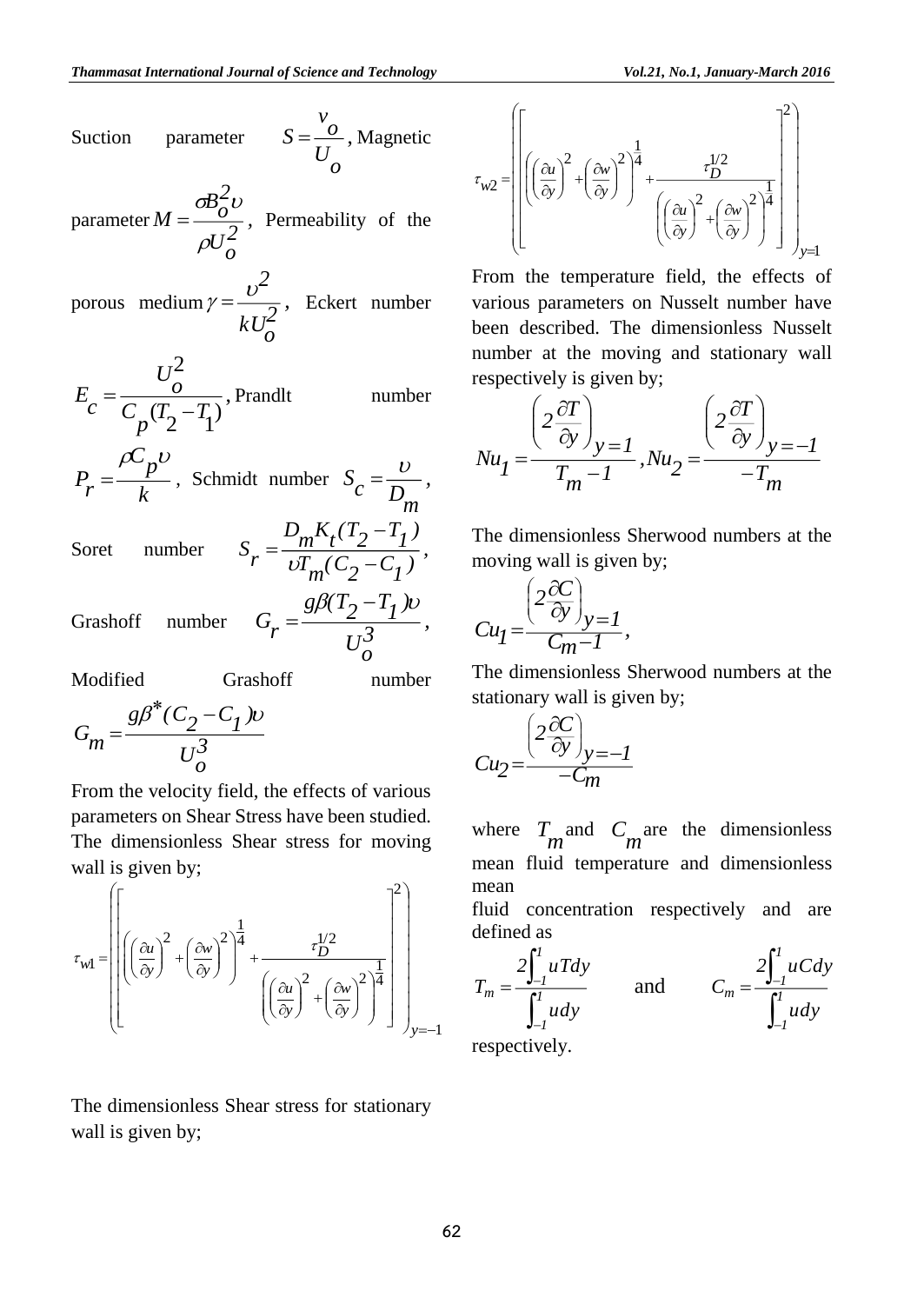#### **3. Numerical Analysis**

For simplicity the explicit finite difference method has been used to solve equations (6-9) subject to the initial and boundary conditions. In this case the region within the boundary layer is divided by some perpendicular line of *Y* -axis, where *Y* -axis is normal to the medium as shown in the Fig.2.



**Fig.2.** Finite difference grid space.

It is assumed that the maximum length of the boundary layer is  $Y_{\text{max}} = 2$  i.e. Y varies from  $-1$  to  $+1$  and the number of grid spacing in *Y* direction is *P100* .Hence the constant mesh size along Y-axis becomes  $\Delta Y = 0.02(-1 \le Y \le 1)$  with smaller time step  $\Delta t = 0.0001$ .

Let  $U^{n+1}$ ,  $W^{n+1}$ ,  $\theta^{n+1}$  and  $C^{n+1}$ denote the values  $U^n$ ,  $W^n$ ,  $\theta^n$  and  $C^n$  at the end of a time step respectively. Using the explicit finite difference method the system of partial differential equations (6-9) are obtained difference equations as;

$$
\frac{U_i^{n+1} - U_i^n}{\Delta t} - S \frac{U_{i+1}^n - U_i^n}{\Delta Y} = -\alpha e^{-\alpha t} + \frac{U_{i+1}^n - 2U_i^n + U_{i-1}^n}{\Delta Y} + G_p \theta_i^n + G_m C_i^n - \frac{V_i^n}{\Delta Y^n}
$$

$$
\frac{M}{(1+n^2)} \left( U_i^n + mW_i^n \right) - \gamma U_i^n \qquad (10)
$$
\n
$$
\frac{W_i^{n+1} - W_i^n}{\Delta t} - S \frac{W_{i+1}^n - W_i^n}{\Delta Y} = \frac{W_{i+1}^n - 2W_i^n + W_{i-1}^n}{\Delta Y^2}
$$
\n
$$
-\frac{M}{(1+n^2)} \left( W_i^n - mU_i^n \right) - \gamma W_i^n \qquad (11)
$$
\n
$$
\frac{\theta_i^{n+1} - \theta_i^n}{\Delta t} - S \frac{\theta_{i+1}^n - \theta_i^n}{\Delta Y} = \frac{1}{P_r} \left[ \frac{\theta_{i+1}^n - 2\theta_i^n + \theta_{i-1}^n}{\Delta Y^2} \right]
$$
\n
$$
+ E_c \left[ \left( \frac{U_i^n - U_i^n}{\Delta Y} \right)^2 + \left( \frac{W_{i+1}^n - W_i^n}{\Delta Y} \right)^2 \right]
$$
\n
$$
+ \frac{E_c M}{(1+m^2)} \left[ \left( U_i^n \right)^2 + \left( W_i^n \right)^2 \right] \qquad (12)
$$
\n
$$
\frac{C_i^{n+1} - C_i^n}{\Delta t} - S \frac{C_{i+1}^n - C_i^n}{\Delta Y} = \frac{1}{S_c} \frac{W_{i+1}^n - 2W_i^n + W_{i-1}^n}{\Delta Y^2}
$$
\n
$$
+ S_r \frac{\theta_{i+1}^n - 2\theta_i^n + \theta_{i-1}^n}{\Delta Y^2} \qquad (13)
$$

and the initial and boundary conditions with the finite difference scheme are

*t*  $\geq 0$ ,  $U_{L}^{n} = 0$ ,  $W_{L}^{n} = 0$ ,  $\theta_{L}^{n} = 0$ ,  $C_{L}^{n} = 0$  everywhere  $v_L$  *n*<sub>*l*</sub> *n*<sub>*l*</sub> *n*<sub>*l*</sub> *n*<sub>*l*</sub> *n*<sub>*l*</sub> *n*<sub>*l*</sub> *n*<sub>*l*</sub> *n*<sub>*l*</sub> *n*<sub>*l*</sub> *n*<sub>*l*</sub> *n*<sub>*l*</sub> *n*<sub>*l*</sub> *n*<sub>*l*</sub> *n*<sub>*l*</sub> *n*<sub>*l*</sub> *n*<sub>*l*</sub> *n*<sub>*l*</sub> *n*<sub>*l*</sub> *n*<sub>*n*</sub> *n*<sub>*n*</sub> *n*<sub>*n*</sub> *n*<sub>*n*</sup> *n*<sub>*n*</sub> *n n*<sub>*</sub></sub>*  $U_L$ <sup>*n*</sup>=1,  $W_L$ <sup>*n*</sup>=0,  $\theta_L$ <sup>*n*</sup>=1,  $C_L$ <sup>*n*</sup>=1 whereL=1

The numerical values of Shear stresses and Sherwood number for both moving plate and stationary plate have been evaluated by fivepoint approximation formula. Also the numerical values of Nusselt number for two plates have been evaluated by using Fivepoint approximation formula and Trapezoidal rule. The stability conditions of the method are: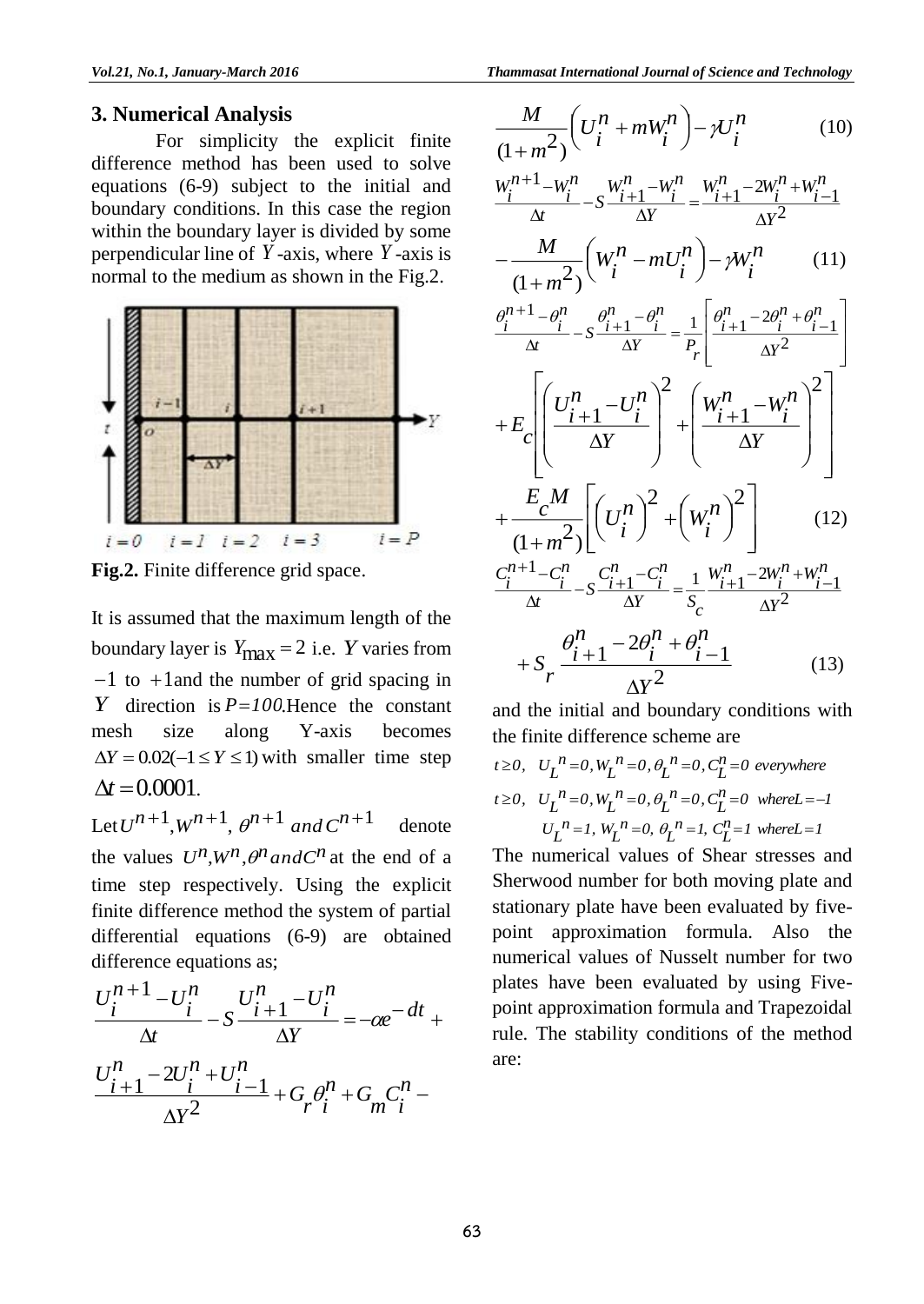$$
\frac{2\Delta t}{(\Delta Y)^2} + \frac{M\Delta t}{2(1+m^2)} + \frac{\gamma \Delta t}{2} + \frac{S\Delta t}{\Delta Y} \le 1,
$$
  

$$
\frac{2\Delta t}{P_r(\Delta Y)^2} + S\frac{\Delta t}{\Delta Y} \le 1, S\frac{\Delta t}{\Delta Y} - \frac{4\Delta t}{S_c(\Delta Y)^2} \le 1,
$$

and the convergence criteria  $S_c \ge 0.60$ ,  $P_r \geq 0.51$ , (details are not shown for brevity).

#### **4. Results and Discussion**

In order to investigate the physical significance of the problem, the numerical values of Shear Stress, Nusselt number and Sherwood number have been computed for different values of various parameters. To obtain the steady state solutions, the computations have been carried out up to dimensionless time  $t = 0$  to  $t = 20$ . It is seen that, the numerical values of  $U, W, \theta$  and  $C$ show little changes after  $t = 5$ . Hence at  $t = 5$ , the solutions of all variables are steady state solutions. The Shear stress, Nusselt number and Sherwood number for both moving and stationary plates have been illustrated in Figs. 3-20.



**Fig.3.** Shear Stress at moving plate for different values of *S* .

The Shear Stress for both moving and stationary plates for different values of Suction parameter  $(S)$  has been presented in Figs. 3-4 respectively. It is observed that Shear Stress increases in the moving plate with the increase of  $S$ , where decreases in the stationary plate with increase of *S*.



**Fig.4.** Shear Stress at stationary plate for different values of *S*.



**Fig.5.** Nusselt number at moving plate for Different values of *S*.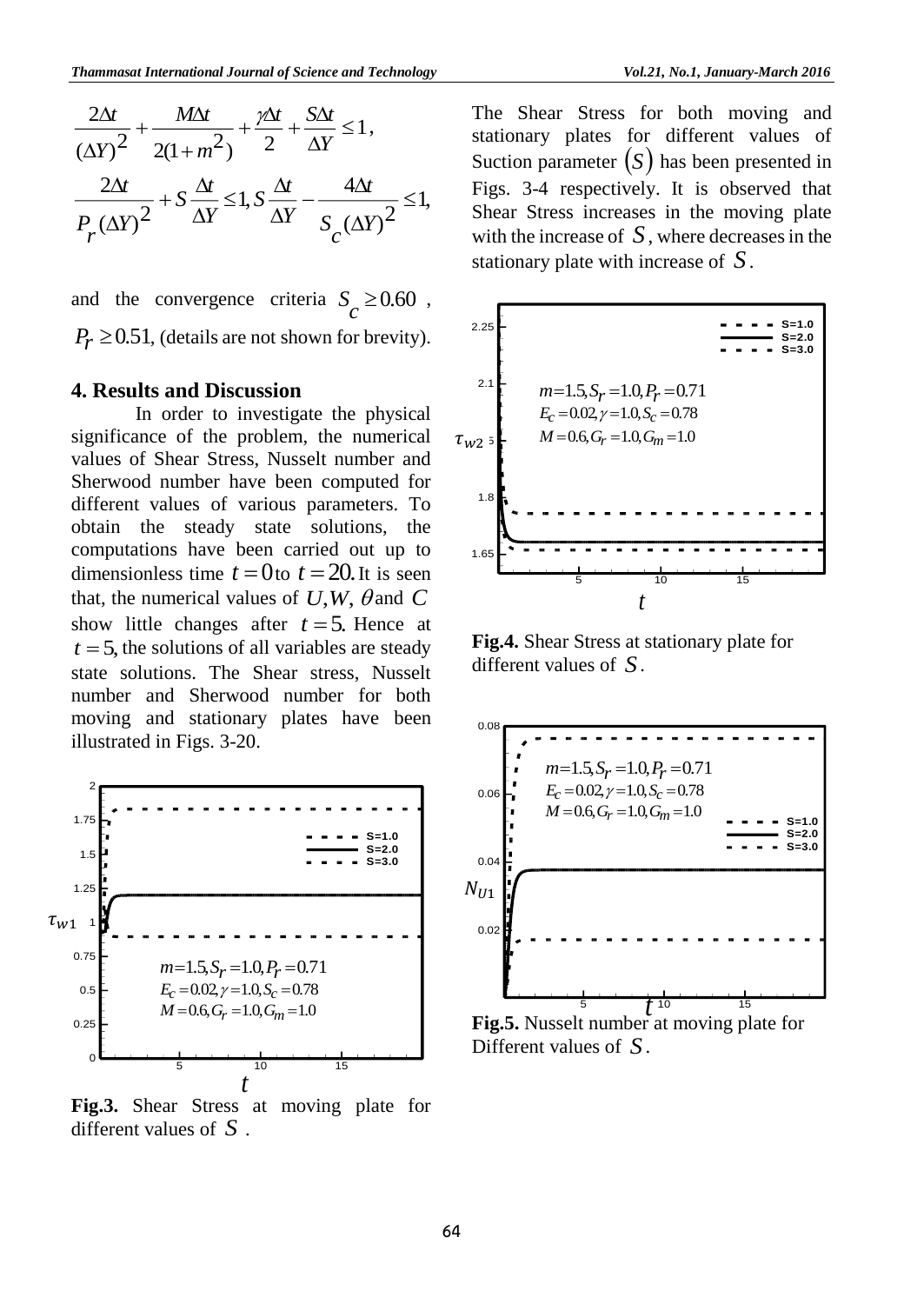

**Fig.6.** Nusselt number at stationary plate for different values of *S*.

The effect of Suction parameter  $(S)$  on Nusselt number and Sherwood number both at moving and stationary plates are illustrated in Figs.5-8. It is clear that Nusselt number decreases in the upper plate but increases in the lower plate with the increase of  $S$ . It is observed, there is an increasing and minor decreasing effect of Sherwood number for two plates at the rise of *<sup>S</sup>*.Such types of behavior have been occurred due to moving and stationary plates.



**Fig.7.** Sherwood number at moving plate for different values of *S*.



**Fig.8.** Sherwood number at stationary plate for different values of *S*.

The influence of Permeability of the porous medium  $(y)$  on Shear stress and Nusselt number both at moving and stationary plates are illustrated in Figs. 9-12. It is observed that Shear stress decreases in the moving plate but increases in the lower plate with the increase of  $\gamma$ . It is also shown from the figure Nusselt number decreases for both moving and stationary plate with the increase of  $\gamma$ .

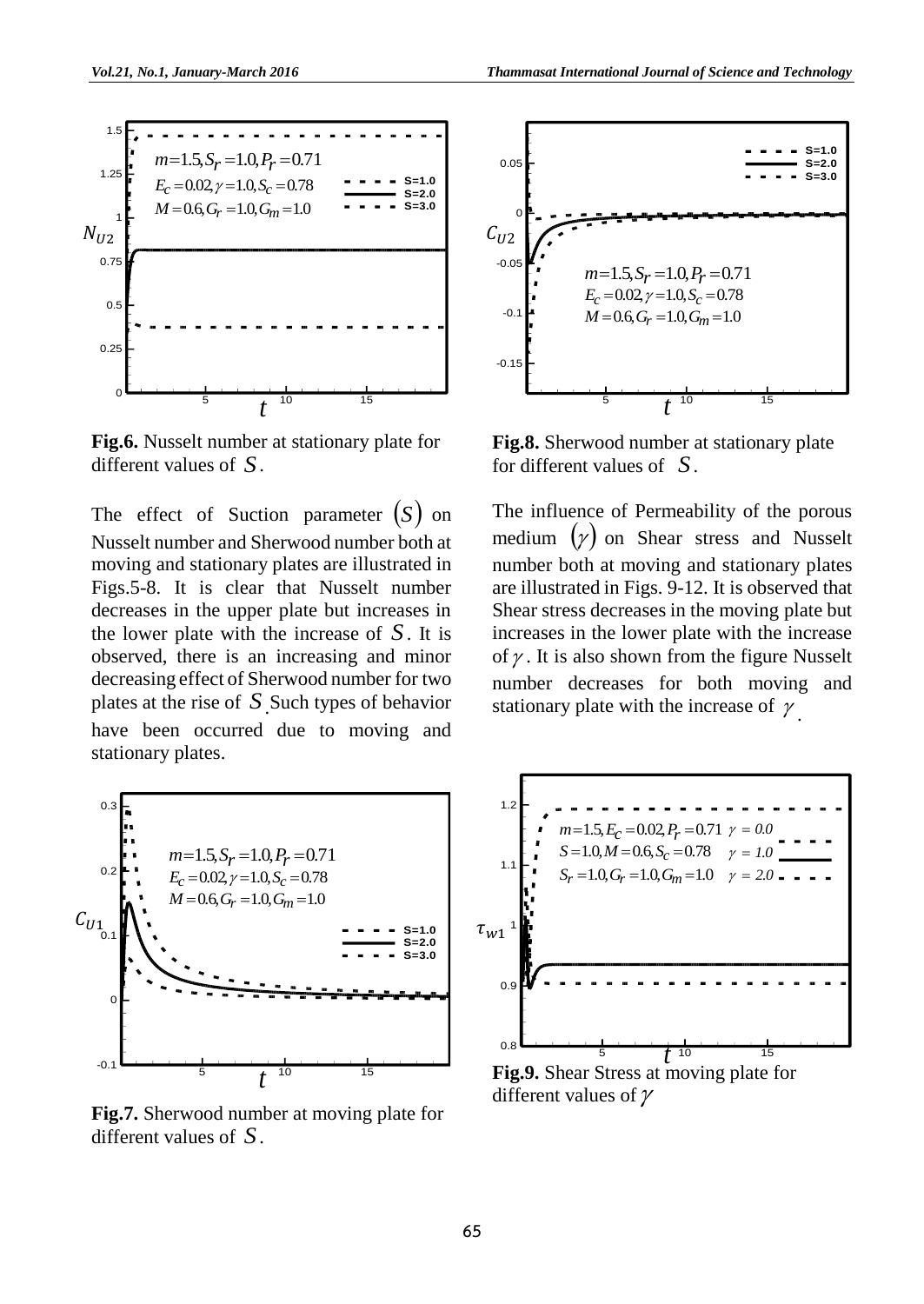

**Fig.10.** Shear Stress at stationary plate for different values of  $\gamma$ 



**Fig.11.** Nusselt number at moving plate for different values of  $\gamma$ 



**Fig.12.** Nusselt number at stationary plate for different values of  $\gamma$ 



**Fig.13.** Sherwood number at moving plate for different values of  $\gamma$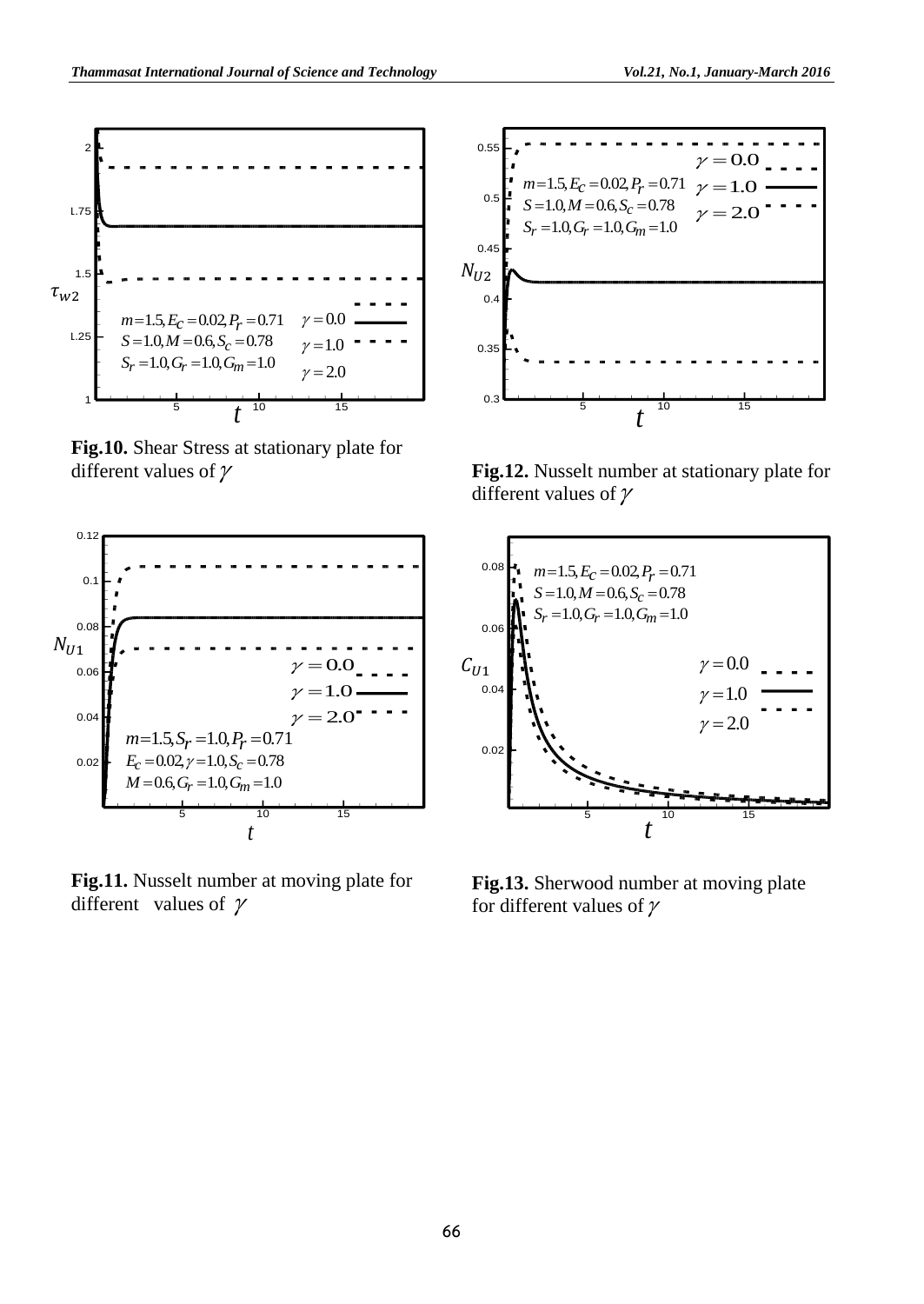

**Fig.14.** Sherwood number at stationary plate for different values of  $\gamma$ 

The effects of  $\gamma$  on Sherwood number has been presented in Fig.13-14 respectively. It is analyzed that Sherwood number decreases in the moving plate but in the stationary plate it has a slightly increasing effect. The decreasing effects are occurred because boundary layer thickness increases due to enhancing  $\gamma$ 



**Fig.15.** Shear stress at moving plate for different values of *Sr*

The influence of Soret number  $(S_r)$  on Shear stress both moving and stationary plate have been described in the Figs. 15-16 It is shown that Shear stress increases in the both plate with the increase of  $S_r$ .



**Fig.16.** Shear stress at stationary plate for different values of *Sr*

The influence of Soret number  $(S_r)$  on Nusselt number have been described in 17-18. It is observed that Nusselt number have increased in the both plate but in stationary plate it has a minor increasing effect with increase of soret number.



**Fig.17.** Nusselt number at moving plate for different values of *Sr*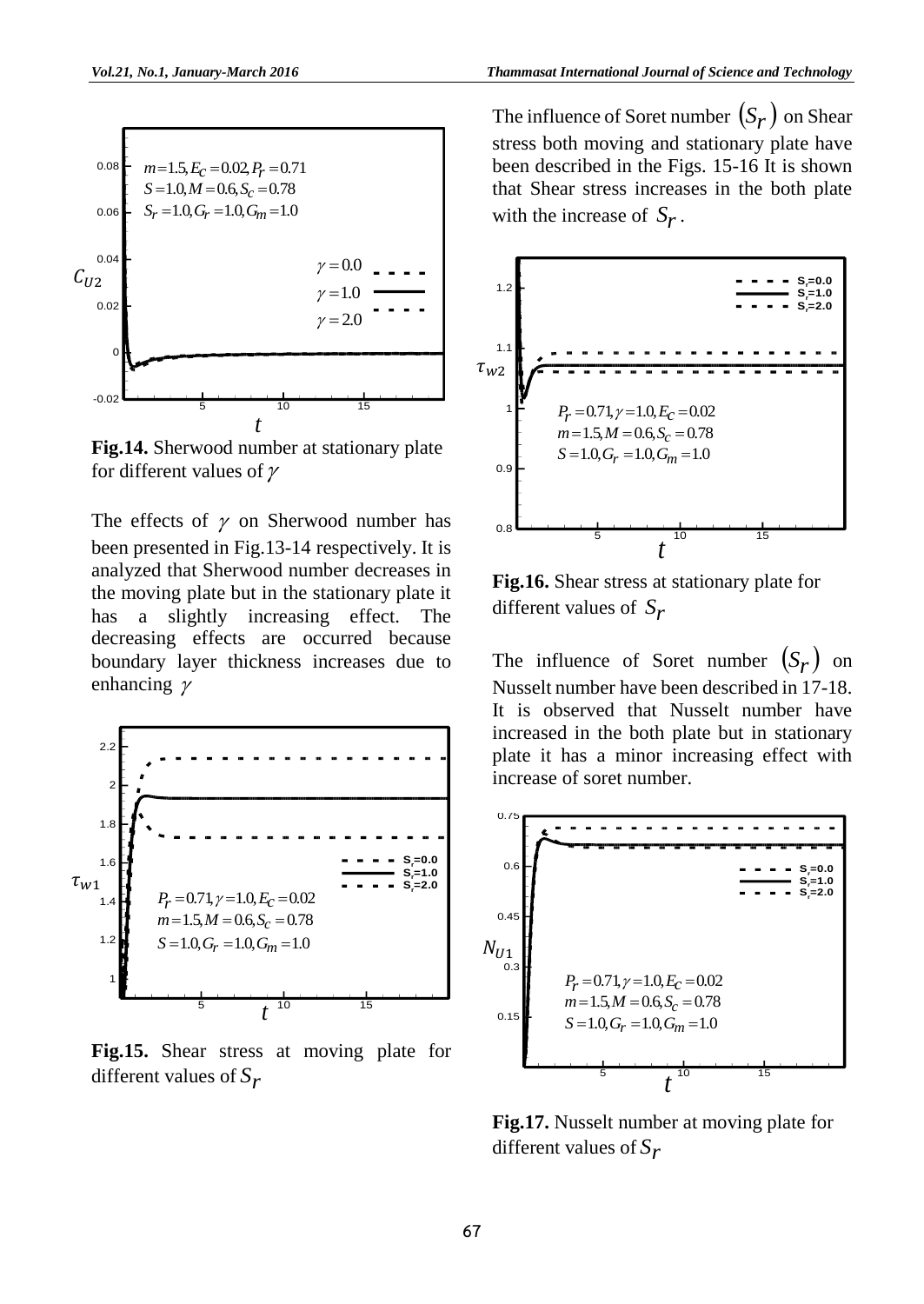

**Fig.18.** Nusselt number at stationary plate for different values of *Sr*



**Fig.19.**Sherwood number at moving plate for different values of *Sr*



**Fig.20.** Sherwood number at stationary plate for different values of *Sr*

The effects of Soret number  $(S_r)$  on Sherwood number both moving and stationary plate has been described in the Figs. 19-20. It is shown that Sherwood number increases in the both plate with the increase of  $S_r$ . Thermal diffusion ratio is the main cause for such type of increasing behaviors.



**Fig.21.**Grid validation for different values of grid space *P*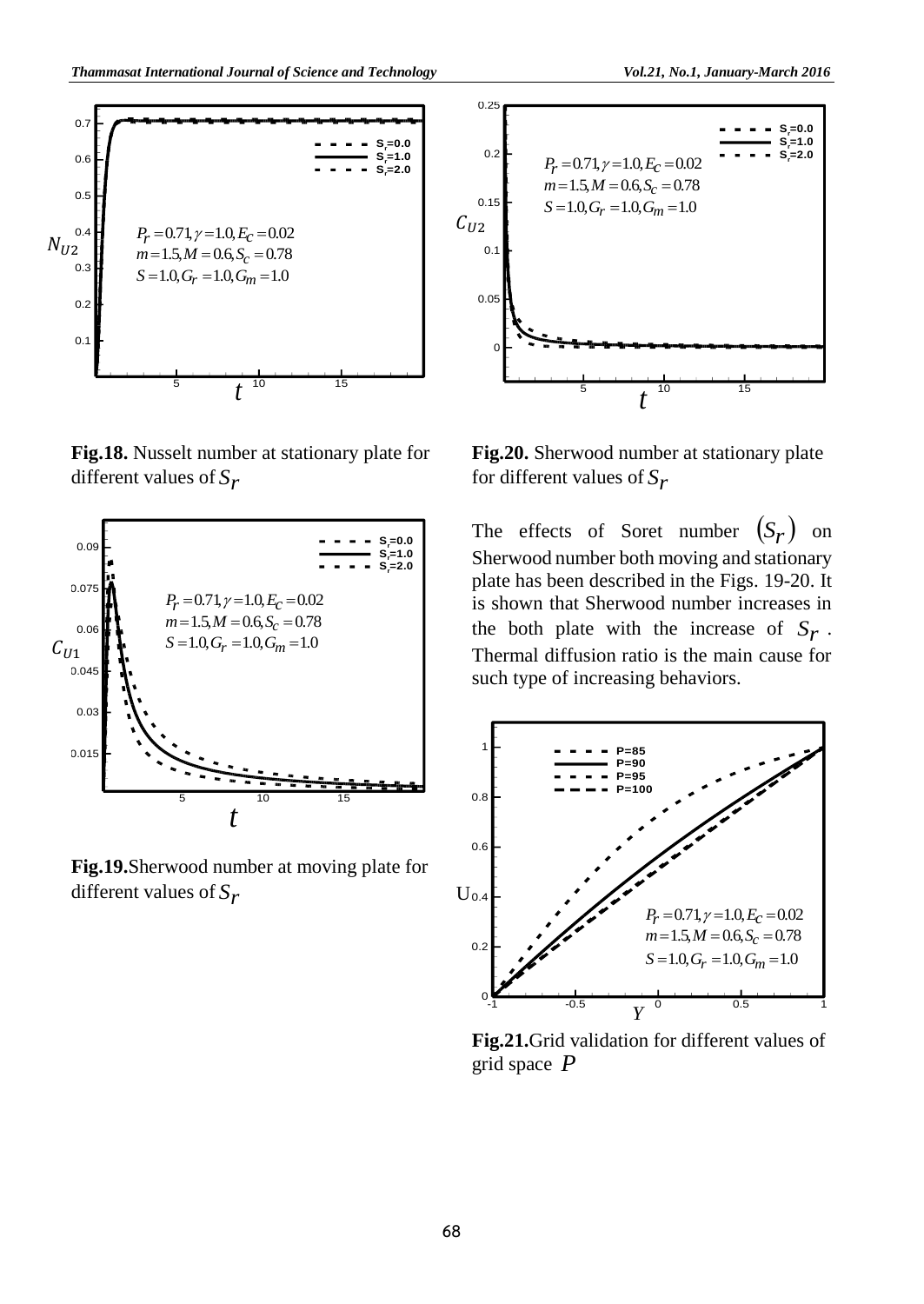# **5. Conclusions**

Casson Fluid flow through a parallel plate under the action of mass transfer by using implicit finite difference method has been taken into consideration. The physical properties are graphically discussed for different values of corresponding parameters. Some important findings of this study are given below:

- 5.1 The Shear stress increases both moving and stationary plate with the increasing *Sr* .
- 5.2 The Shear stress increases in the moving plate but decreases in the lower plate with the increase of *S* while it decreases in the moving plate but increase in stationary plate with increase of  $\gamma$ .
- 5.3 The Nusselt number decreases in the both plates with the increase of  $\gamma$  and it decreases in the moving plate but increases in the stationary plate with the increase of *S*.
- 5.4 The Sherwood number decreases in the moving plate but increases in the lower plate with the increase of  $\gamma$  while it increases in the moving plate but decrease in stationary plate with increase of *S*.

# **6. Nomenclature**

- *S* Suction parameter<br>*M* Magnetic parameter
- *M* Magnetic parameter
- $E_c$ Eckert number
- $\gamma$ Permeability of the porous medium
- *Pr* Prandtl number
- $S_{c}$ Schmidt number
- *<sup>m</sup>* Hall Parameter
- *Sr* Soret number
- *Gr* Grashoff number
- *Dm* Coefficient of mass diffusivity

| $G_m$                  | Modified Grashoff number             |
|------------------------|--------------------------------------|
| $K_t$                  | Thermal diffusion ratio              |
| $\bar{t}$              | Time                                 |
| $T_m$                  | Mean fluid temperature               |
| $\boldsymbol{u}$       | Velocity component in $x$ -direction |
| $C_m$                  | Mean fluid concentration             |
| $\mathcal V$           | Velocity component in $y$ -direction |
| $\beta$                | Thermal expansion coefficient        |
| W                      | Velocity component in $z$ -direction |
| $\boldsymbol{\beta}^*$ | Concentration expansion              |
| $\overline{T}$         | Temperature                          |
|                        | coefficient                          |
| $\boldsymbol{P}$       | Fluid pressure                       |
| $\rho$                 | Density of the fluid                 |
| $\mathfrak{g}$         | Acceleration due to gravity          |
| $\mu$                  | Apparent viscosity                   |
| $C_p$                  | Specific heat                        |
| $\boldsymbol{v}$       | Coefficient of kinematic             |
| $\boldsymbol{k}$       | Thermal conductivity                 |
|                        | viscosity                            |
|                        |                                      |

# **7. Acknowledgment**

This work is financed and supported by National Science and Technology under Ministry of Science and Technology, Government of the People's Republic of Bangladesh.

# **8. References**

- [1] Toa, I.N., Magnetohydrodynamic Effect on the Formulation of Couette flow, Journal of Aerospace Science, Vol. 27, pp. 334-347, 1960.
- [2] Soundalgekar, V.M., Vighnesam, N.V. and Takhar, H.S., Hall and Ion-slip Effects in MHD Couette Flow with Heat Transfer, IEEE Transactions on